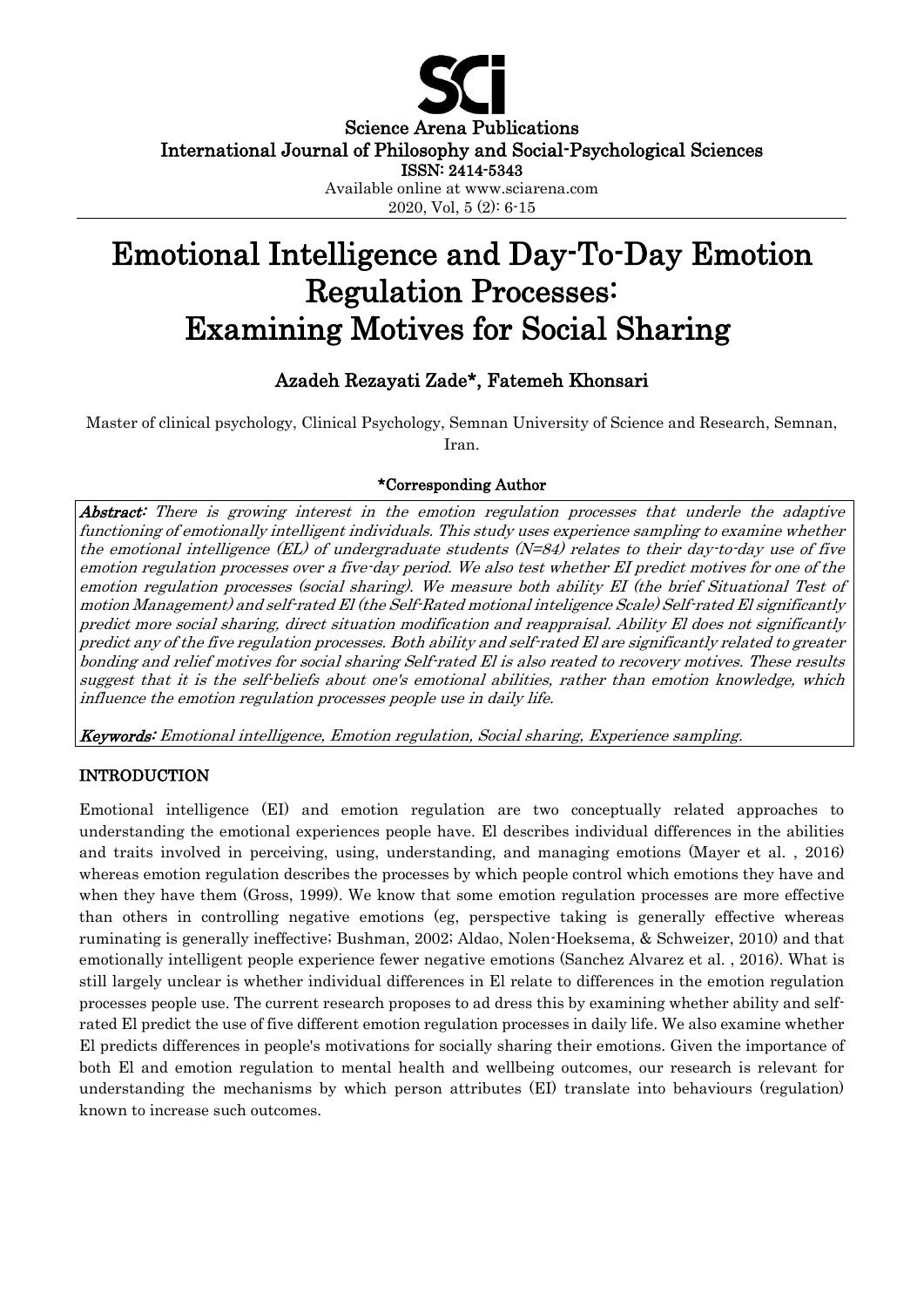#### Emotional intelligence

While some researchers define El as a broad set of trait-like variables related to emotion, motivation and social functioning, the current paper uses the commonly accepted Four -Branch Ability Model of EI (Mayer et al, 2016). These four ability branches are: (1) accurate perception of emotion in oneself and others (perception); (2) use of emotions to facilitate problem-solving or task completion (facilitation); (3) understanding how emotions combine and change over time (understanding); and (4) successful regulation of one's own and others emotions (management). This model forns the theoretical lasis for both: (a) ability EI, where test-takers must process emotion-related information to answer a question (e-g., judge which of several responses would be most effective in regulating the emotion in a specific situstion); and (b) self-rated EI, where test-takers rate how well they think they perceive, use, understand, or manage emotions (e.g., "I know how to keep calm in difficult or stressful situations" (Brackett et al., 2006). In the current study, we examine both self-rated El and ability El as predictors of the regulation processes people use in daily life. Our ability El task measures emotion management, as this skill set is the most complex (requiring skills from the other branches) and most conceptually relevant to emotion regulation (Mayer et al., 2016).

#### Emotion regulation

Gross (1999) identifies five families of emotion regulation processes which occur at different points in the emotion-generation process situation selection, situation modification, attentional deployment, cognitive change, and response modulation. The current study examines five specific regulation proceses drawn from four of these families: direct situation modification (taking practical actions to make a direct impact on an emotion eliciting situation), distraction (directing attention away from the emotion-eliciting features of a situation), rumination (directing attention to negative thoughts and feelings, and the causes of these), reappraisal (changing one's interpretation of an emotion-eliciting situation), and social sharing (recounting an emotional episode to others). Direct situation modification is drawn from situation mod ification, distraction and rumination from emotional deployment, reappraisal from cognitive change, and social sharing from response modulation. In the current study, we use experience sampling to me sure emotion regulation (where people report their experiences in the moment), thus avoiding the memory biases that can occur in questionnaire research (Csikszentmihalyi and Larson, 1967).

#### El and emotion regulation

Many of the abilities required to engage in specific emotion regulation processes are named by Mayer et al. (2016) as critical elements of El. For example, all types of attention deployment processes logically involve the ability to "prioritize thinking by directing attention" (Mayer et al., 2016 p. 294), which is an element of emotion facilitation ability. Both distraction and positive reappraisal require that a person identify the emotion-eliciting element of the situation (so as to divert attention away from it, or re-appraise it), which would require emotion understanding ability. Moreover, using effective regulation processes requires that one plan, monitor and evaluate the processes one is using (so as to use the effective ones more, and ineffective ones less), which are core elements of emotion management ability (Mayer et al., 2016). However, the driver of emotion regulation behaviours may not necessarily be the ability to regulate (ability EI) but also the belief that one has the ability. That is, people do things not just because they can, but because they think they can.

There is surprisingly little research on ability El and regulation. In Pena-Sarrionandia. Mikolajczak, and Gross (2015) recent summary of the literature linking El to different emotion regulation strategies: (1) few studies use ability EI (80% of the findings are based on self-reported El; most summaries of ability El rely on the findings of a single study); (2) no studies examine the relationship between El and social sharing; and (3) no studies examine the El/emotion regulation relationship using experience sampling to measure regulation in daily life. It is for these reasons that we designed our study to examine both ability and selfrated El, to use experience sampling, and to focus on social sharing and the motives for it.

Existing research suggests that EI should relate to higher situation modification, reappraisal and distraction but lower rumination. Specifically, Pena-Sarrionandia et al. (2015) reported that both self-rated and ability El related to less rumination. Selfrated El ako related to greater direct situation modification,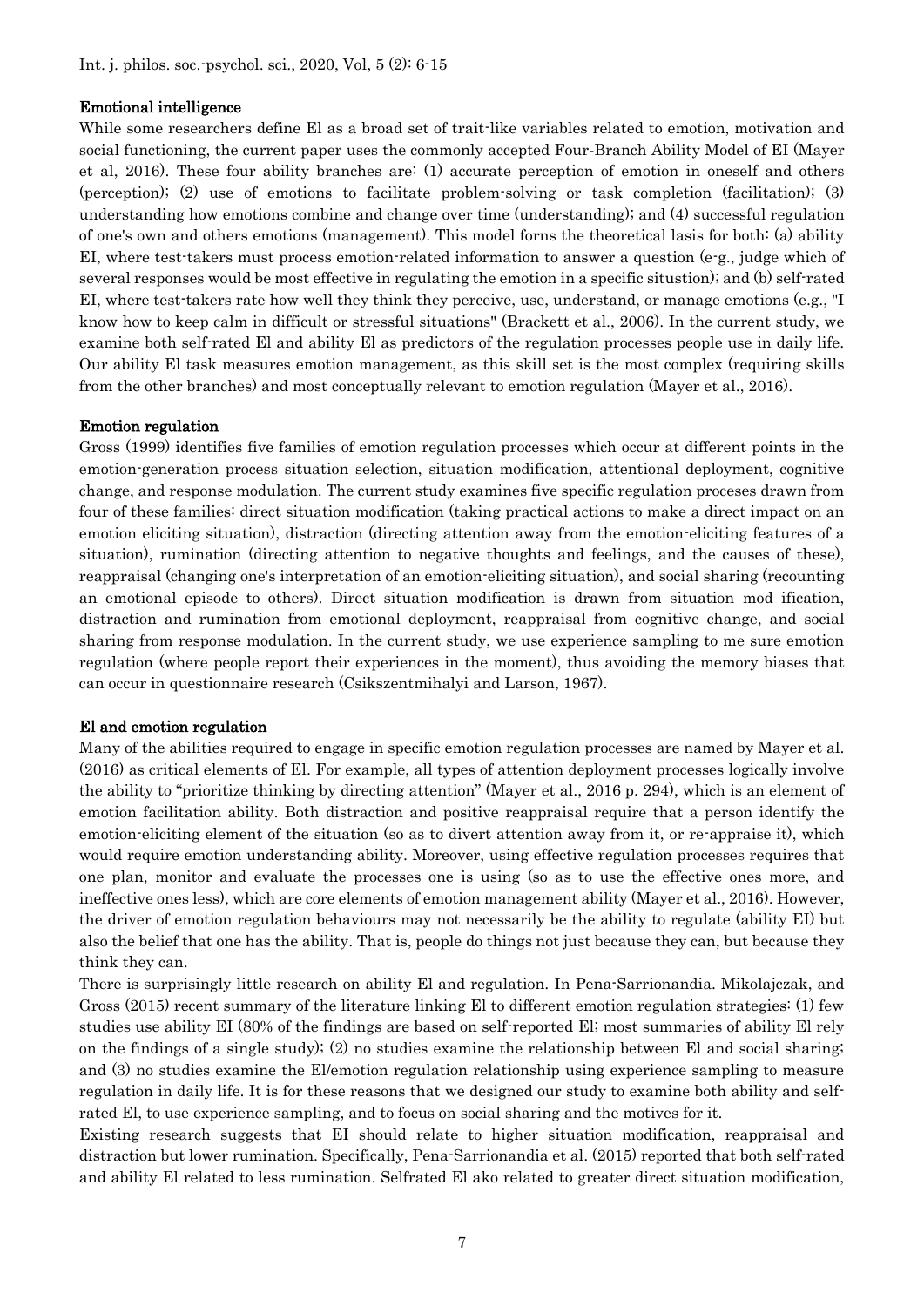positive reappraisal and greater distraction (there was no research reported for ability El and these regulation strategies). The largest effect was for reappraisal and the smallest for distraction. Other research has shown that ability El relates to greater task-focused coping, which is conceptually equivalent to direct situation modification (Davis and Humphrey, 2012; MacCann et al., 2011; Zeidner and Hadar, 2014). Ability EI also shows a small positive relationship with positive reappraisal (Gohm et al., 2005; Mestre et al., 2017). While there is no known research on ability El and distraction, Pena Sarrionandia et al (2015) predict positive relationships based on the regulatory advantages of this strategy. There is also no research on social sharing for either self-rated or ability El, yet Peña Sarrionandia et al. (2015) posit a negative relationship. They argue that social sharing occurs late in the emotion regulation process (during response modulation), and that people with high El should have less need for sharing as they use strategies that influence earlier points in the emotional trajectory. However, people with high El have greater perceived social support (Lopes et al., 2003). They therefore have more opportunities to socially share, given the greater availability of a social network to share with. More over, El relates to seeling social support for both instrumental and emotional reasons (Gohm et al., 2005; Goldenberg et al., 2006). Seeking social support plausibly often involves sharing one's feelings about a situation with others to acquire their support. We therefore hypothesize that higher EI would be linked with greater social sharing, counter to Pena-Sarrionandia et al. (2015).

#### Different types of social sharing

One reason it is difficult to predict the EI/social sharing relationship is the complex nature of social sharing. Rimé (2009) proposed a twomode theory of social sharing. The cognitive mode helps the sharer progress towards emotional recovery whereas the socio-affective mode brings only a sense of temporary relief. Recovery is more likely when the sharing partner helps the sharer see things from a new perspective. Relief results from the sharing partner providing validation, comfort and support. Sharing most commonly develops in the socio-affective mode and the cognitive mode occurs much more rarely (Rimé, 2007). Measuring the mode of social sharing is difficult as it relies on the sharing partner as well as the sharer. However, the sharer's motivations should play a key role in which mode is used. In the current study, we consider three types of motivation recovery motives (sharing to gain new perspectives or advice); relief motives (sharing to vent or arouse empathy) and bonding motives (sharing to strengthen social bonds) (Duprez et al., 2015). Recovery motives and relief motives conceptually link to the cognitive and socioaffective modes of social sharing respectively. As relief motives are frequently reported (Duprez et al., 2015; Rimé, 2007) and feeling understood is a basic need (Kennedy-Moore & Watson, 1999), we do not believe relief motives will relate to El Recovery motives, while used rarely, are more adaptive and might therefore be used more often by emotionally intelligent people Bonding motives were considered im portant for inclusion in the current study because high El people may socially share in order to maintain their intimate relationships (Lopes et al., 2003), rather than for regulatory purposes alone.

## Study hypotheses

Hypothesis 1. El will be significantly related to emotion regulation processes, showing a positive relationship with direct modification distraction, reappraisal and social sharing, and a negative relationship with rumination. These relationships will hold for both ability EI (Hypothesis la) and self-rated EI (Hypothesis 1b).

Hypothesis 2. EI will be significantly positively related to bonding and recovery motives for social sharing but not significantly related to relief motives. These relationships will hold for both ability EI (Hypothesis 2a) and self-rated EI (Hypothesis 2b).

## Method

#### Particians

Participants were 84 undergraduate psychology students (62 female, Mean age = 19.7, SD = 4.9), who volunteered to participate for course credit after reading the study advertisement on the university's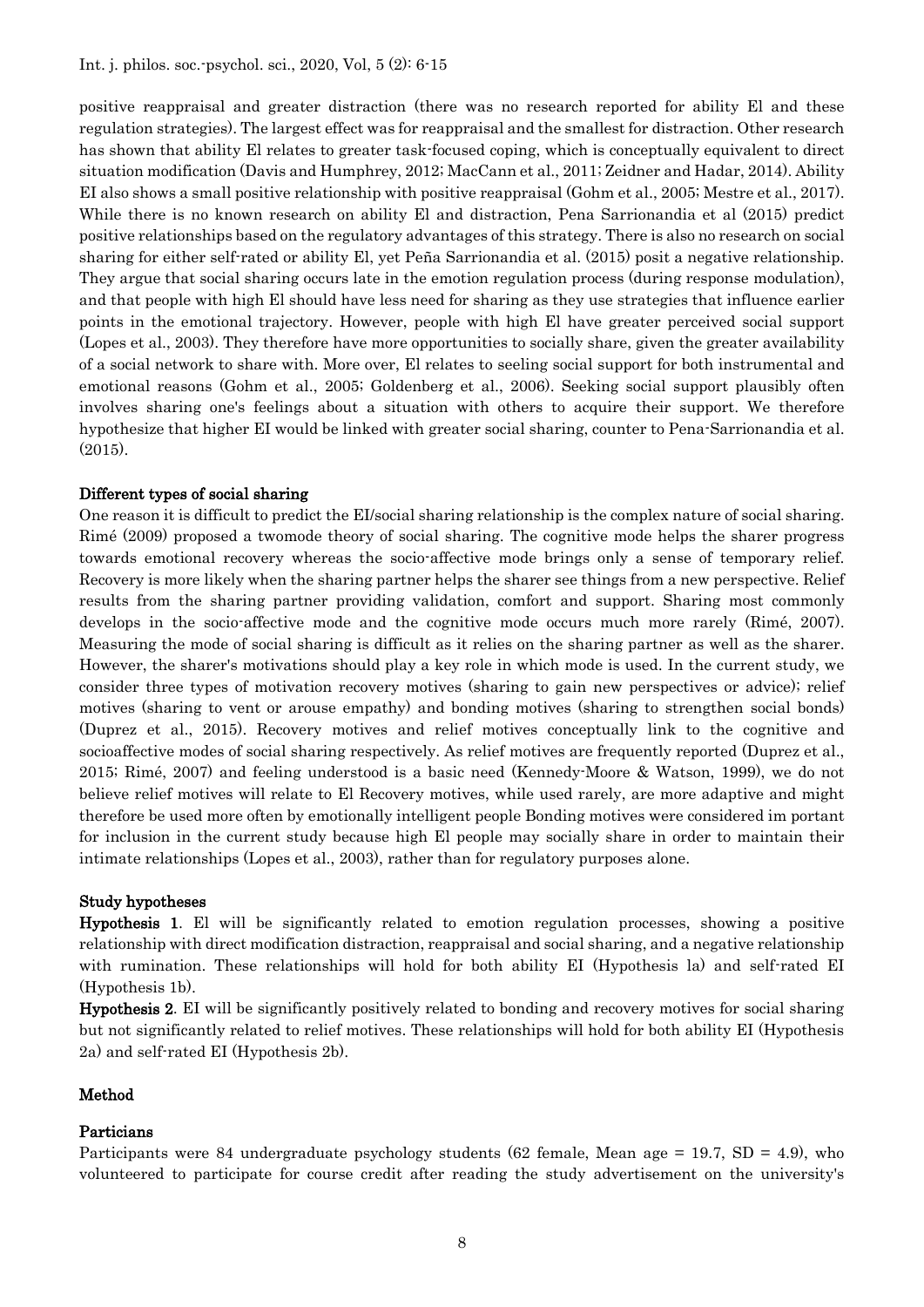Int. j. philos. soc.-psychol. sci., 2020, Vol, 5 (2): 6-15

participant recruitment system. Reported ethnicities were White (62%), Asian (31%) and Other/unspecified (7%). An additional 36 participants were recruited but not included in the final study as (a) experience sampling and questionnaire data couldn't be matched  $(n = 4)$ ; (b) a low  $(z < 0.3)$  outlier score on the ability El test  $(n = 1)$ ; or (c) participants reported they could not speak English very well'  $(n = 31)$ ; this group scored significantly lower on the ability El test, indicating that the test was likely not an accurate measure of El due to difficulties in English language comprehension).

## Procedure

Participants first came to a lab session where they registered their smartphone details in the survey distribution system SurveySignal, then completed the test battery below (measures were randomly ordered). The following week, participants received 15 SMS messages from Survey Signal (3 per day). Each contained a link to a 2-minute minisurvey (described below) to complete on a smartphone. After com pleting the experience samples, participants were granted course credit and emailed a debrief statement Participants completed between 4 and 18 mini surveys (median = 11; 4 participants completed > 15 surveys due to answering the same SMS message more than once).

## Masures

## Test battery

Danographic questionnaire. Participants reported their date of birth, gender, country of birth, ethnicity and English-speaking ability.

Situational Test of Emotion Management - Brief (STEM-B; Allen et al. 2015; 18 items). This maximum performance test of emotion management used consensus scoring. Example item Clayton has been overseas for a long time and returns to visit his family. So much has changed that daytont feels left out. What action would be the most effective for Clayton? (a) Nothing  $\cdot$  it will sort itself out soon enough. (b) Tell his family he feels left out (c) Spend time listening and getting involved again. (d) Reflect that relationships can change with time.

Self-rated Emotional Intelligence Scale (SRES; Brackett et al, 2006; 19 items). Participants rate how accurately 19 statements describe them from 'very inaccurate' (1) to 'very accurate' (5) (e-g "I konow how to keep calm in difficult or stressful situations").

Experience sampling survey All items were rated from 1 (Not at all) to 6 (Very much).

Regulatory processes (10 items). Participants were asked "Since the last survey, how much have you done the following in response to your feelings?" Items represented direct situation modification ("changed something in your environment?", "taken steps to change the situation you were in?"), distraction ("engaged in activities to distract yourself from your feelings?", "diverted your attention away from your fedings?"), rumination ("rumental or dwelled on your emotions or what caused them", "been unable to stop thinking about your feelings?"), reappraisal ("looked at thing from a different perspective?", "changal the way you were thinking about what caused your feding?"), and social sharing ("talked to others about your fedings or the situation that caused them?", "tectal, emailed or used social media to communicate how you feel with others?"). Items were taken from Brans, Koval, Verduyn, Lim, and Kuppens (2013) and Haines et al. (2016), modified slightly for consistency across items.

Sodial sharing motives (10 items) Social Sharing motives items were presented after the regulatory processes items, beginning with 'I discussed my feelings to...'. There were four recovery items (e.g., "get an outside perspective"); four relief items (eg, "let off steam") and two bonding motives (e.g., "stay in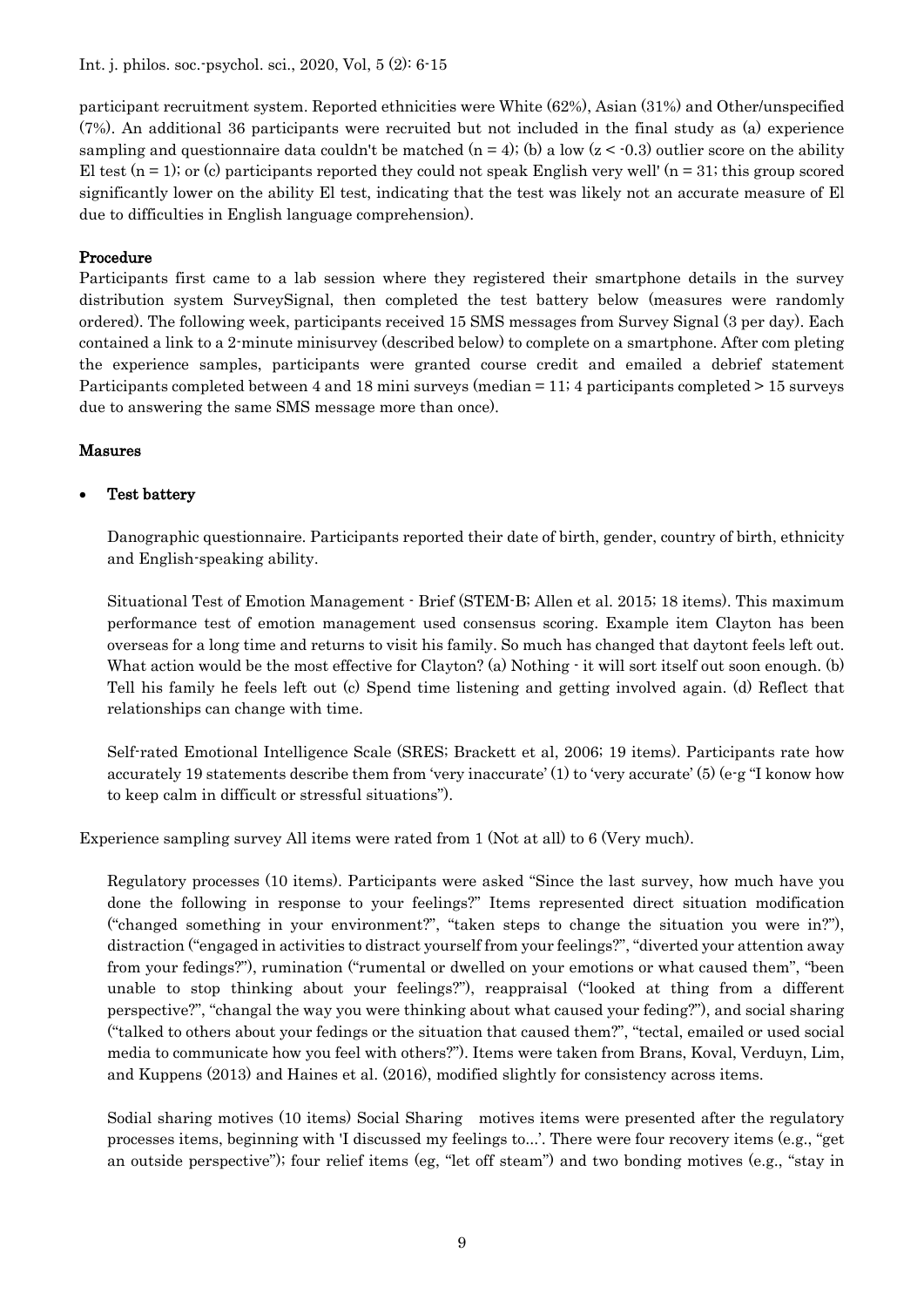touch with others"). Items were taken from Duprez et al. (2015) and Carver, Scheier, and Kumari Weintraub (1989). Supplementary material provides warding of all items<sup>1</sup>.

#### Results

Multi-level correlations were performed in Mplus, clustering experience samples within participants (Level  $2 N = 84$ ; Level 1 N = 956; average cluster size 11.4).

#### Descriptive statistics and reliabilities

Descriptive statistics and Cronbach's alpha reliability estimates for all level 2 variables are reported in Table 1. Reliability ranged from 0.66 (STEM-B) to 0.98 (Level 2 recovery motives).

#### Hypothesis 1 (ET will reate to anotion regulation processes)

Correlations of all Level 2 variables are given in Table 1. Because reliability was low for the STEM-B, we calculated the El/regulation and EI/motives correlations correcting for reliability (Spearman, 1904; corrected results in parentheses). We test hypotheses with respect to the corrected estimates. The STEM-B was not significantly correlated with any emotion regulation process, such that Hypothesis 1a was not supported SREIS scores were significantly and positively correlated with direct modification, reappraisal and social sharing but not significantly related to rumination or distraction. The correlation between the SREIS and social sharing was of medium to large effect size, whereas the correlations of the SRES with both direct modification and reappraisal were small to medium in size. Results provide partial support for Hypothesis lb.

#### Hypothesis 2 (EI will predict social sharing motives)

SREIS scores were significantly associated with all three motives for social sharing and STEM-B scores were significantly associated with relief and bonding motives. This result provided mixed support for Hypothesis 2, as we expected significant correlations with bonding and recovery motives, but not relief motives.

#### Discussion

Results show that self-rated El predicted emotion regulation processes in daily life but ability EI did not supporting Hypothesis 1b but not la. The largest effect was found for social sharing, where self-rated El predicted greater sharing Both self-rated and ability El predicted motives for social sharing Self-rated El predicted all three motives (recovery, bonding, and relief, with the strongest effect for recovery) whereas ability El predicted greater bonding and relief motives, but not recovery motives.

| Table 1: Descriptive statistics, reliability, and Pearson correlations among study variables (correlations in |  |
|---------------------------------------------------------------------------------------------------------------|--|
| parentheses correct for unreliability).                                                                       |  |

|                                                                       | $\alpha$<br>$(L2)$ a | М | SD<br>$\cdot$  (L2) $ _{(L1)}$  IGG      | SD             | 1                               | $\mathbf{2}$ | 3 | 4 | 5 | 6 | 7 | 8 | 9 | 10 |
|-----------------------------------------------------------------------|----------------------|---|------------------------------------------|----------------|---------------------------------|--------------|---|---|---|---|---|---|---|----|
| ΕI                                                                    |                      |   |                                          |                |                                 |              |   |   |   |   |   |   |   |    |
| 1.STEM                                                                |                      |   | $0.66 \,   \, 0.61 \,   \, 0.08 \,   \,$ | ۰              |                                 |              |   |   |   |   |   |   |   |    |
| 2. SREIS<br>Experience<br>sampling<br>variables Emotion<br>regulation |                      |   | $0.83 \mid 3.66 \mid 0.48 \mid$          | $\blacksquare$ | $0.36^{\ast\ast}$<br>$(0.49**)$ |              |   |   |   |   |   |   |   |    |

<sup>&</sup>lt;sup>1</sup>. Although not relevant to the current hypotheses, big five personality was also measured, and each mini-survey included four affect items (frustration, happiness, sadness and contentment).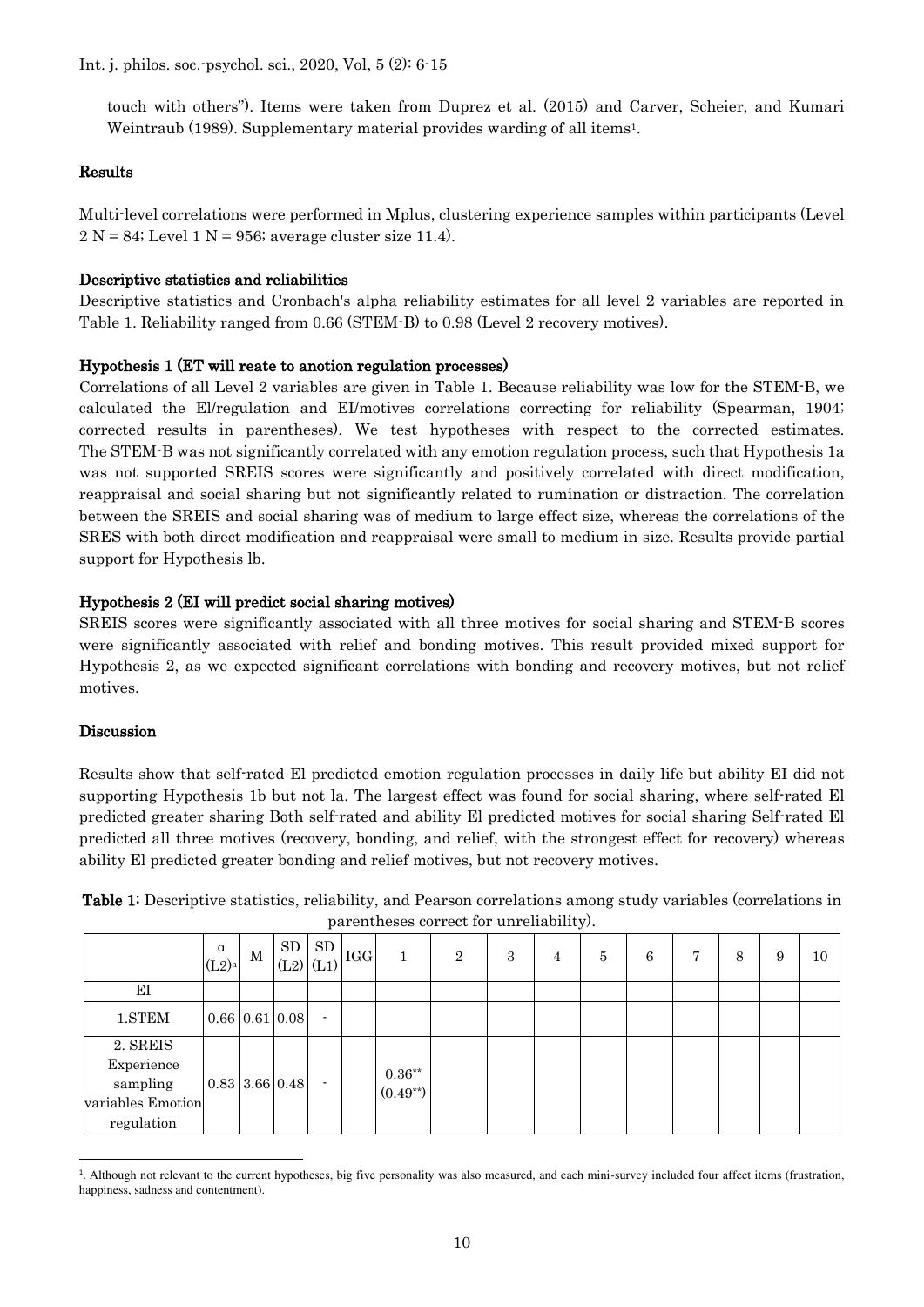|  | Int. j. philos. soc. psychol. sci., 2020, Vol. 5 (2): 6-15 |  |  |  |  |
|--|------------------------------------------------------------|--|--|--|--|
|--|------------------------------------------------------------|--|--|--|--|

| 3.Direct<br>Modification                                                              |                                    |  | $0.87$ 2.63 0.83 1.09 0.33                     | 0.01<br>(0.01)                                                                                                 | $0.24*$<br>$(0.28^{**})$ |                   |                     |                          | $0.40^{**}$   $0.25^{**}$   $0.47^{**}$   $0.34^{**}$   $0.25^{**}$   $0.19^{**}$   $0.21^{**}$ |                                                                      |                          |                              |
|---------------------------------------------------------------------------------------|------------------------------------|--|------------------------------------------------|----------------------------------------------------------------------------------------------------------------|--------------------------|-------------------|---------------------|--------------------------|-------------------------------------------------------------------------------------------------|----------------------------------------------------------------------|--------------------------|------------------------------|
| 4.Distraction                                                                         |                                    |  | $0.92 \mid 2.90 \mid 0.92 \mid 1.16 \mid 0.35$ | 0.03<br>(0.04)                                                                                                 | 0.03<br>(0.03)           | $0.64^{\ast\ast}$ | $\blacksquare$      | $0.29***$                | $0.35***$                                                                                       | $0.29**$ 0.24** 0.27** 0.09**                                        |                          |                              |
| 5.Rumination                                                                          |                                    |  | $0.79$   2.43   0.75   1.06   0.29             | 0.02<br>(0.03)                                                                                                 | 0.14<br>(0.17)           | $0.54^{\ast\ast}$ | $0.53***$           | $\overline{\phantom{a}}$ | $0.37***$                                                                                       | $0.44**$ 0.33** 0.37** 0.06**                                        |                          |                              |
| 6. Reappraisal                                                                        |                                    |  | $0.89$   2.54   $0.83$   $1.02$   $0.36$       | $-0.01$<br>$(-0.01)$                                                                                           | $0.25*$<br>$(0.29^{**})$ | $0.82**$          | $0.55***$           | $0.66***$                | $\blacksquare$                                                                                  | $0.40^{**}$ 0.50 <sup>**</sup> 0.37 <sup>**</sup> 0.22 <sup>**</sup> |                          |                              |
| 7. Social Sharing<br>Motives for social $0.80$ $2.27$ $0.81$ $1.19$ $0.26$<br>sharing |                                    |  |                                                | 0.15<br>(0.21)                                                                                                 | $0.48**$<br>$(0.59**)$   | $0.59***$         | $0.29***$ $0.54***$ |                          | $0.65**$                                                                                        | $\overline{\phantom{a}}$                                             |                          | $0.49** 0.53** 0.37** $      |
| 8.Recovery                                                                            | $0.98$   2.66   1.14   1.06   0.47 |  |                                                | 0.07<br>(0.09)                                                                                                 | $0.31**$<br>$(0.34**)$   | $0.49**$          | $0.22***$           | $0.56***$                | $0.68***$                                                                                       | $0.82***$                                                            |                          | $0.68**0.36**$               |
| 9. Relief                                                                             | $0.92$   2.41   0.96   0.97   0.42 |  |                                                | 0.17<br>$(0.22^*)$                                                                                             | 0.20<br>$(0.23^*)$       | $0.48***$         | $0.30**$ 0.62**     |                          | $0.60**$                                                                                        | $0.72**$ 0.79**                                                      | $\overline{\phantom{a}}$ | $0.30**$                     |
| 10. Bonding                                                                           |                                    |  |                                                | $0.30***$<br>$\left  0.96 \right  2.45 \left  1.09 \right  1.05 \left  0.48 \right  \left  0.038^{**} \right $ | 0.20<br>$(0.22^*)$       | $0.45***$         | $0.34***$           | $0.39***$                | $0.48***$                                                                                       | $0.59**$ 0.51** 0.56**                                               |                          | $\qquad \qquad \blacksquare$ |

Note. IGG = intraclass correlation. Within-person correlation above diagonal, between-person correlation below diagonal. <sup>a</sup> Gronbach's alpha for the Level 2 experience sampling variables was calculated in SPSS using the average value of eche item across all experience samples.

\*  $p < 0/5$ .

\*\*  $P < 0/1$ .

## El and emotion regulation processes

The present finding show no evidence of a relationship between ability EI and emotion regulation in daily life. Only self-rated EI was related to emotion regulation. This is consistent with the results of Peña-Sarrionandia et al.'s (2015) review, where emotion regulation was more strongly related to El rating scales than to ability EL.

While emotion knowledge is important researchers acknowledge that other factors are needed to motivate emotion regulation (Mayer et al., 2016). Various researchers have stressed that belief in one's emotional abilities can determine whether or not one uses these abil. ities (Kirk et al., 2008). Our research supports this idea-emotion regulation behaviours were more strongly linked to selfperceptions of emotional abilities than to actual emotional abilities. For emotion regulation, knowing what to do appears less important than believing one can do it. Self-rated El is sometimes referred to as "emotional self-efficacy' (Petrides et al., 2007). Given well-known theory that self-efficacy determines the initiation and persistence with coping behaviour (Bandura, 1977), it is not surprising that emotional self-efficacy determines how much emotion regulation activity is engaged in.

Our results may help to explain the consistent meta-analytic find ings that self-rated El has stronger prediction than ability El across a range of positive outcomes, including job performance, health, and wellbeing (Joseph and Newman, 2010; Martins et al., 2010; Sanchez-Alvarez et al., 2016). One of the possible mechanisms by which El translates into positive outcomes is that high El enables better emotion regulation (e.g., people who can better regulate their emotions at work will perform better as their anxiety or stress does not impede their performance). If self-rated El (but not ability ET) is a determining factor in the emotion regulation processes people use, this would explain why self-rated EI shows stronger prediction of positive outcomes. However, it is also true that most outcome measures are based on rating-scales (either self-ratings or employer ratings), such that the stronger prediction from self-rated El than ability El may represent shared method variance.

The strong association between self-rated El and social sharing is plausibly a bidirectional relationship. Believing one's emotional abil ities are high would provide confidence to use them (such that higher EI causes greater social sharing). However, people may gain confidence in their emotional abilities by sharing their emotions with others more in their daily lives (such that greater social sharing increases self-rated EI).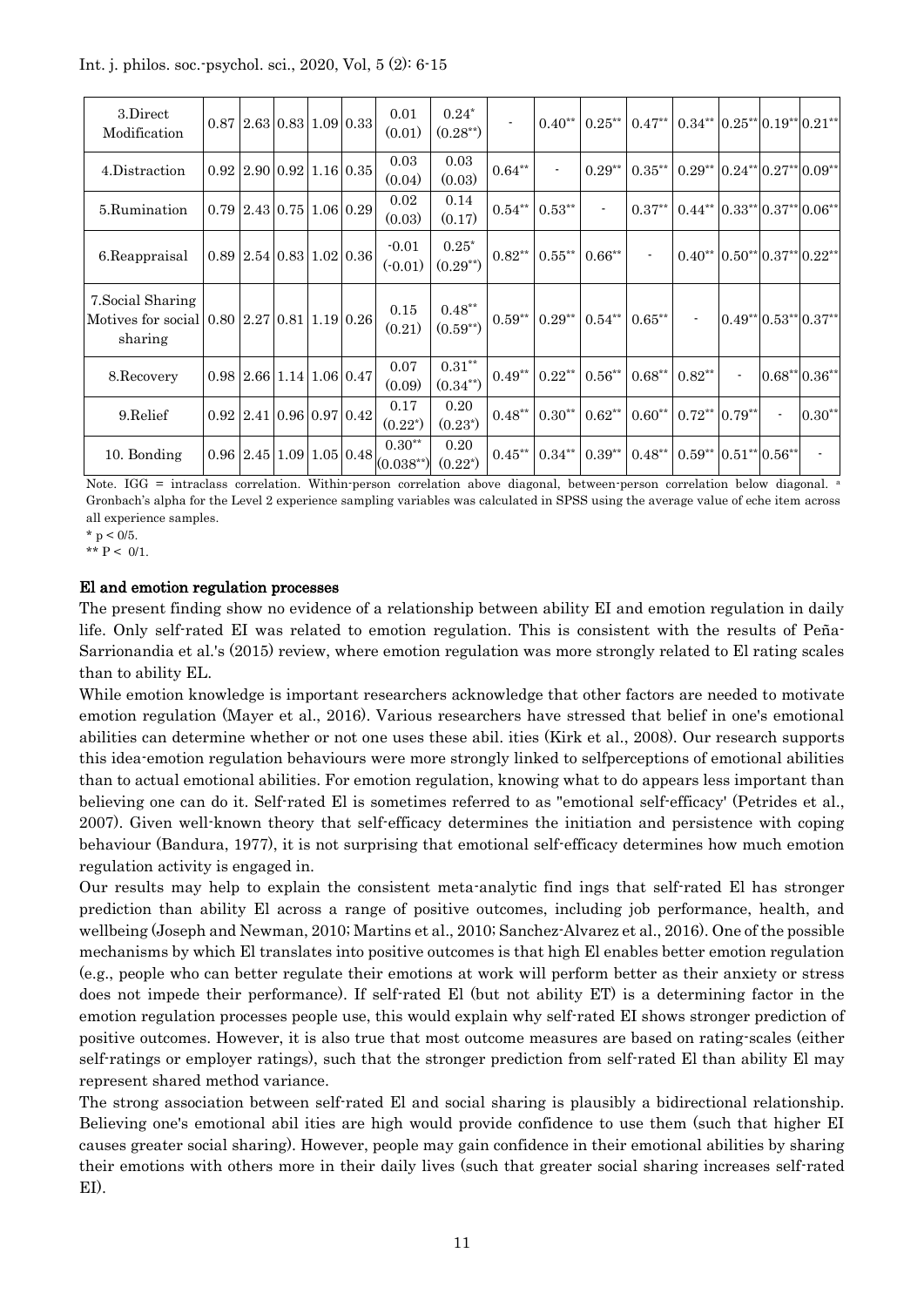The positive relationships found between self-rated El and both si tuation modification and reappraisal are in line with previous research (Goldenberg et al., 2006). The non-significant relationship between El and rumination is surprising as rumination is known to intensify ne gative emotions (Bushman, 2002) and is characteristic of a number of mental disorders (Aldao et al., 2010). Distraction was expected to share a positive relationship with El as it can be an easy and effective way of managing negative emotions so that one can stay on task (Brans et al, 2013). However, it may be that because distraction is an easy way of dealing with emotions, higher levels of El are not required to use this (Brans et al., 2013).

#### Emotional intelligence and motives for social sharing

Results provided mixed support for Hypothesis 2 (the El/social sharing motives relationship). While selfrated EI was significantly as sociated with both recovery and bonding motives (as hypothesized) and ability El was significantly associated with bonding motives (as hy pothesized), both self-rated and ability EI were also significantly related to relief motives (which was not hypothesized) and ability EI was not related to recovery motives. All relationships with motives were small to moderate.

The recovery motive items used in the current study relate to gaining advice or a new perspective on an emotion-eliciting situation. The fact that ability El was not related to recovery motives, may indicate that high ability El individuals already have knowledge of what to do, such that they do not have any greater motivation to gain advice On the other hand, people with high self-rated El were motivated by recovery motives, as well as by relief and bonding motives.

Ability El was most strongly associated with bonding motives for social sharing. Willingness to share emotions is related to a greater number of more intimate relationships (Graham et al., 2008) and the present findings suggest that people with higher ability El are more aware of these social benefits. Social Sharing could partially explain why those higher in El have been found to report more satisfying relationships than those lower in El (Lopes et al, 2003). Future research could test social sharing as a mediator of these outcomes.

The unexpected positive relationships between El and relief motives may be explained by high El people being more aware of their basic need to feel understood (Kennedy-Moore and Watson, 1999). That is, rather than people with higher El actually having greater relief motives for social sharing they may just be more aware of these underlying motives than those lower in EI.

#### Limitations and future directions

There were some limitations with the current data set that precluded more complex analyses. We had a relatively small sample size after exclusion criteria, and a possible ceiling effect on the STEM-B which may have compromised reliability (although we attempted to account for this by correcting for attenuated reliability). The small within-person N (a median of 11 data points per person) ako meant that there was not enough power to look at cross level moderation with confidence (e.g., whether El predicted the relationship between social sharing motivations and the amount of social sharing engaged in).

This study relied on self-ratings of emotion regulation processes and motives for social sharing, as well as the self-report measure of EL. As such, stronger correlations with emotion regulation for self-rated El (as compared to ability EI) may represent a method effect. However, our ability El task measured emotion management only whereas our selfreport El scale measured all four branches. It is quite likely that the other branches relate to emotion regulation proceses. For example, understanding the causes of negative emotions (the understanding branch) may make people less likely to engage in processes that may cause or prolong negative affect, such as rumination or venting. As such, it is possible that a difference in construct breadth (rather than method of measurement) may explain difference between selfreart and ability El in this study. Follow-up studies should be conducted with a more comprehensive ability-based assessment of EI.

Using self-reports in the experience sampling survey may have in troduced response biases such as social desirability, cognitive biases, and cultural norms in reporting emotion regulation and motives for social sharing. (Scollon, Kim-Prieto and Diener, 2003). In addition, it meant that only conscious emotion regulation processes were captured. There is a growing interest in unconscious emotion regulation (Hopp et al., 2011)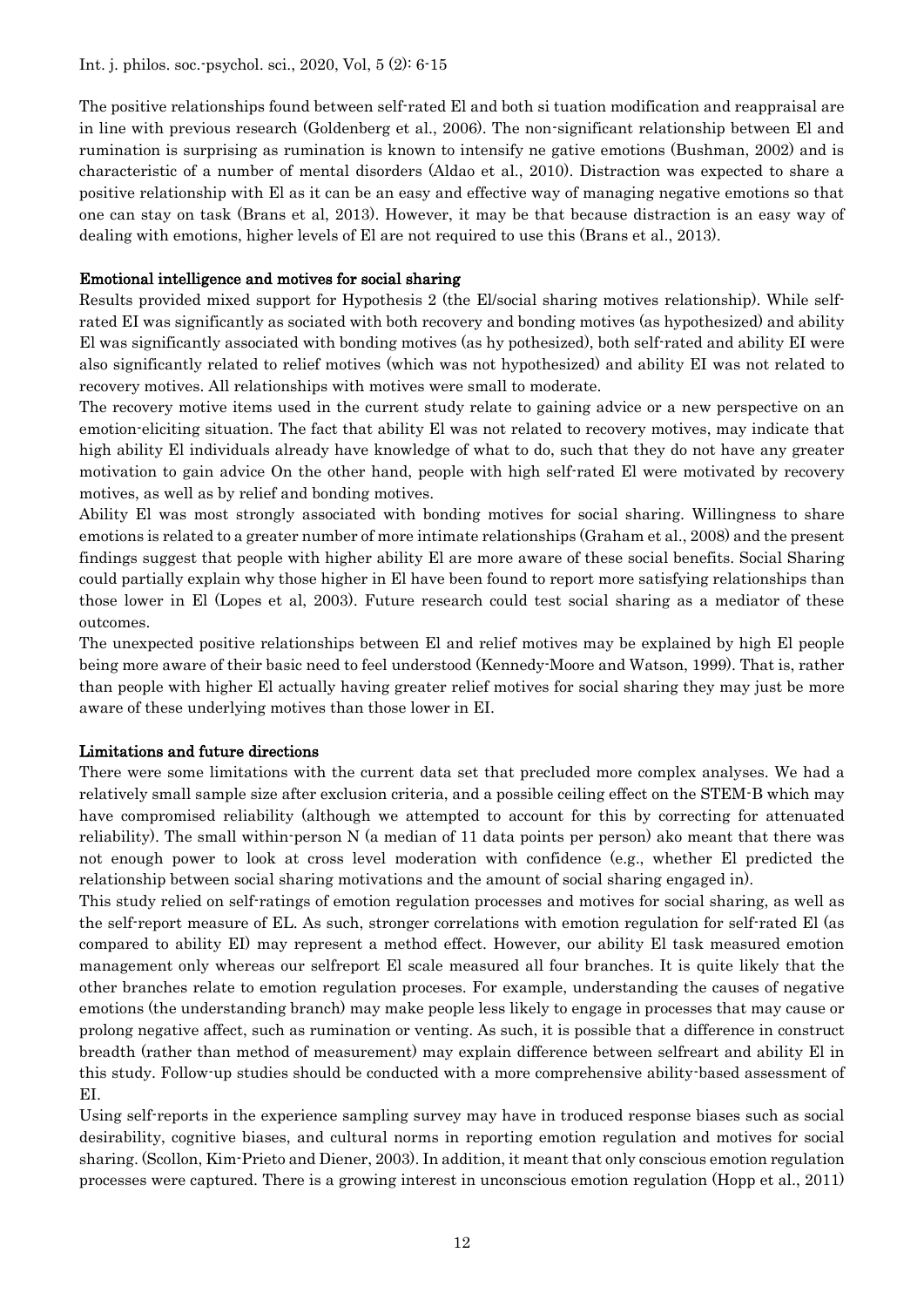Int. j. philos. soc.-psychol. sci., 2020, Vol, 5 (2): 6-15

and in the more unconscious processes under lying El (Fiori, 2009). A challenge for future research will be to explore the relationship between El and automatic emotion regulatory processes.

## **Conclution**

The current study examined the relationship between EI and the amount that five emotion regulation processes are used in daily life. While both self-rated and ability El were important in determining motives for social sharing the degree to which emotion regulation processes were used seemed clearly linked to having belief in one's emotional abilities rather than having knowledge of effective emotion regulation processes.

Supplementary data to this article can be found online at https:// doi.org/10.1016/j-paid. 2018.08.002.

#### Declarations of interest

Non.

## Funding

Funding statement: This research was supported by an Australian Research Council Discovery Grant awarded to the last author (DP150101158).

## References

- 1. Aldao, A., Nolen-Hoeksema, S., & Schweizer, S. (2010). Emotion-regulation strategies across psychopathology: A meta-analytic review. Clinical Psychology Review, 30, 217-237. https://doi.org/10.1016/j.cpr.2009.11.004.
- 2. Allen, V., Rahman, N., Weissman, A., MacCann, C., Lewis, C., & Roberts, R. D. (2015). The situational test of emotional management - brief (STEM-B): Development and validation using item response theory and latent class analysis. Personality and Individual Differences, 81, 195–200. https://doi.org/10.1016/j.paid.2015.01.053.
- 3. Bandura, A. (1977). Self-efficacy: Toward a unifying theory of behavioral change. Psychological Review, 84, 191-215. https://doi.org/10.1037/0033-2958.84.2.191.
- 4. Brackett, M. A., Rivers, S. E., Shiffman, S., Lerner, N., & Salovey, P. (2006). Relating emotional abilities to social functioning: A comparison of self-report and performance measures of emotional intelligence. Journal of Personality and Social Psychology, 91. 780–795. https://doi.org/10.1037/0022- 3514.91.4.780
- 5. Brans, K., Koval, P., Verduyn, P., Lim, Y. L., & Kuppens, P. (2013). The regulation of negative and positive affect in daily life. Emotion, 13, 926-939. https://doi.org/101037/a0032400.
- 6. Bushman, B. J. (2002). Does venting anger feed or extinguish the flame? Catharsis, ru mination, distraction, anger, and aggressive responding. Personality and Social Psychology Bulletin, 28, 724– 731. https://doi.org/10.1177/0146167202289002.
- 7. Carver, C. S., Scheier, M. F., & Kumari Weintraub, J. (1989). Assessing coping strategies: A theoretically based approach. Journal of Personality and Social Psychology, 56, 267-283. https://doi.org/10.1037/0022-3514.56.2.267
- 8. Csikszentmihalyi, M., & Larson, R. (1987). Validity and reliability of the experience sampling method. The Journal of Nervous and Mental Disease, 175, 526-536. https://doi.org/10.1097/00005053- 198709000-00004.
- 9. Davis, S. K., & Humphrey, N. (2012). The influence of emotional intelligence (EI) on coping and mental health in adolescence: Divergent roles for trait and ability EI. Journal of Adolescence, 35, 1369–1379. https://doi.org/10.1016/j.adolescence.2012.05.007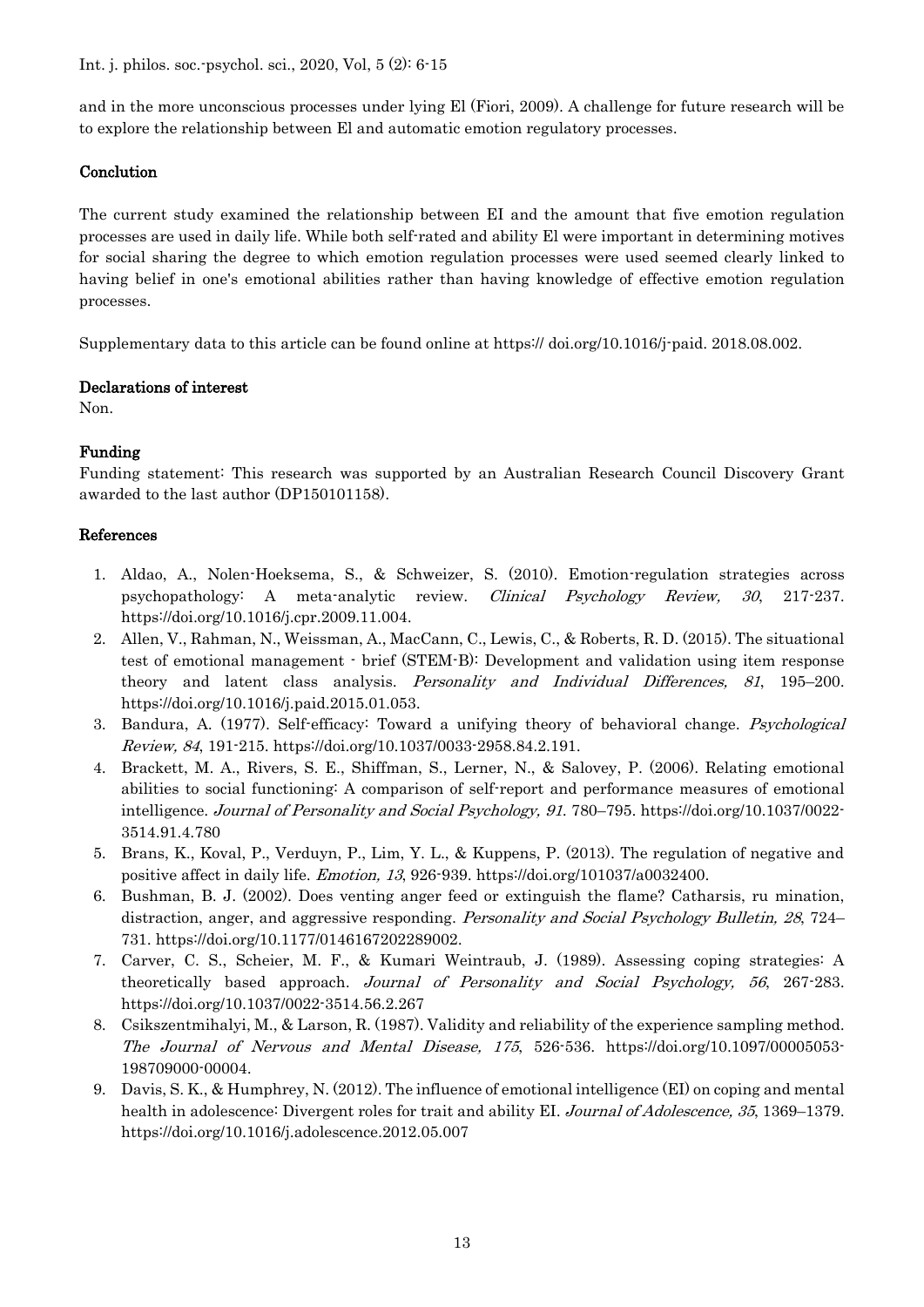- 10. Duprez, C., Christophe, V., Rimé, B., Congard, A., & Antoine, P. (2015). Motives for the social sharing of an emotional experience. Journal of Social and Personal Relationships, 32, 757-787. https://doi.org/10.1177/0265407514548393.
- 11. Fiori, M. (2009). A new look at emotional intelligence: A dual-process framework. Personality and Social Psychology Review, 13, 21-44. https://doi.org/10.1177/ 1088868308326909.
- 12. Gohm, C. L., Corser, G. C., & Dalsky, D. J. (2005). Emotional intelligence under stress: Useful. unnecessary, or irrelevant? Personality and Individual Differences, 39(6), 1017-1028. https://doi.org/10.1016/j.paid. 2005.03.018.
- 13. Goldenberg, I., Matheson, K., & Mantler, J. (2006). The assessment of emotional in telligence: A comparison of performance-based and self-report methodologies. Journal of Personality Assessment, 86, 33-45. https://doi.org/10.1207/s15327752jpa8601\_05.
- 14. Graham, S. M., Huang, J. Y., Clark, M. S., & Helgeson, V. S. (2008). The https://doi.org/10.1207 negative emotions: Willingness to express negative emotions promotes relationships. Personality and Social Psychology Bulletin, 34, 394-406. https://doi.org/10.1177/0146167207311281.
- 15. Gross, J. J. (1999). Emotion regulation: Past, present, future. Cognition & Emotion, 13, 551-573. https://doi.org/10.1080/026999399379186.
- 16. Haines, S. J., Gleeson, J., Kuppens, P., Hollenstein, T., Ciarrochi, J., Labuschagne, I., Grace, C., & Koval, P. (2016). The wisdom to know the difference: Strategy-situation fit in emotion regulation in daily life is associated with well-being. Psychological Science, 27, 1651-1659. https://doi.org/10.1177/0956797616669086.
- 17. Hopp, H., Troy, A. S., & Mauss, I. B. (2011). The unconscious pursuit of emotion reg ulation: Implications for psychological health. Cognition & Emotion, 25, 532–545. https://doi.org/10.1080/02699931.2010.532606.
- 18. Joseph, D. L., & Newman, D. A. (2010). Emotional Intelligence: An Integrative Meta Analysis and Cascading Model. Journal of Applied Psychology, 95, 54–78. https://doi.org/10.1037/a0017286.
- 19. Kennedy-Moore, E., & Watson, J. C. (1999). Expressing emotion: Myths, realities, and therapeutic strategies. New York: London: Guilford Press.
- 20. Kirk, B. A., Schutte, N. S., & Hine, D. W. (2008). Development and preliminary validation of an emotional self-efficacy scale. Personality and Individual Differences, 45, 432–436. https://doi.org/10.1016/j.paid. 2008.06.010.
- 21. Lopes, P. N., Salovey, P., & Straus, R. (2003). Emotional intelligence, personality, and the perceived quality of social relationships. Personality and Individual Differences, 35, 641-658. https://doi.org/10.1016/S0191-8869(02)00242-8.
- 22. MacCann, C., Fogarty, G. J., Zeidner, M., & Roberts, R. D. (2011). Coping mediates the relationship between emotional intelligence (EI) and academic achievement. Contemporary Educational Psychology, 36, 60–70. https://doi.org/10.1016/j.cedpsych. 2010.11.002.
- 23. Martins, A., Ramalho, N., & Morin, E. (2010). A comprehensive meta-analysis of the relationship between Emotional Intelligence and health. Personality and Individual Differences, 49, 554-564. https://doi.org/10.1016/j.paid.2010.05.029.
- 24. Mayer, J. D., Caruso, D. R., & Salovey, P. (2016). The ability model of emotional in telligence: Principles and updates. Emotion Review, 8, 290–300. https://doi.org/10.1177/1754073916639667.
- 25. Mestre, J. M., Núñez-Lozano, J. M., Gómez-Molinero, R., Zayas, A., & Guil, R. (2017). Emotion regulation ability and resilience in a sample of adolescents from a suburban area. Frontiers in Psychology, 8. https://doi.org/10.3389/fpsyg.2017.01980.
- 26. Peña-Sarrionandia, A., Mikolajczak, M., & Gross, J. J. (2015). Integrating emotion reg ulation and emotional intelligence traditions: A meta-analysis. *Frontiers in Psychology*, 6, 160. https://doi.org/10.3389/fpsyg.2015.00160.
- 27. Petrides, K., Perez-Gonzalez, J. C., & Furnham, A. (2007). On the criterion and incre mental validity of trait emotional intelligence. Cognition and Emotion,  $2I(1)$ , 26-55. https://doi.org/10.1080/02699930601038912.